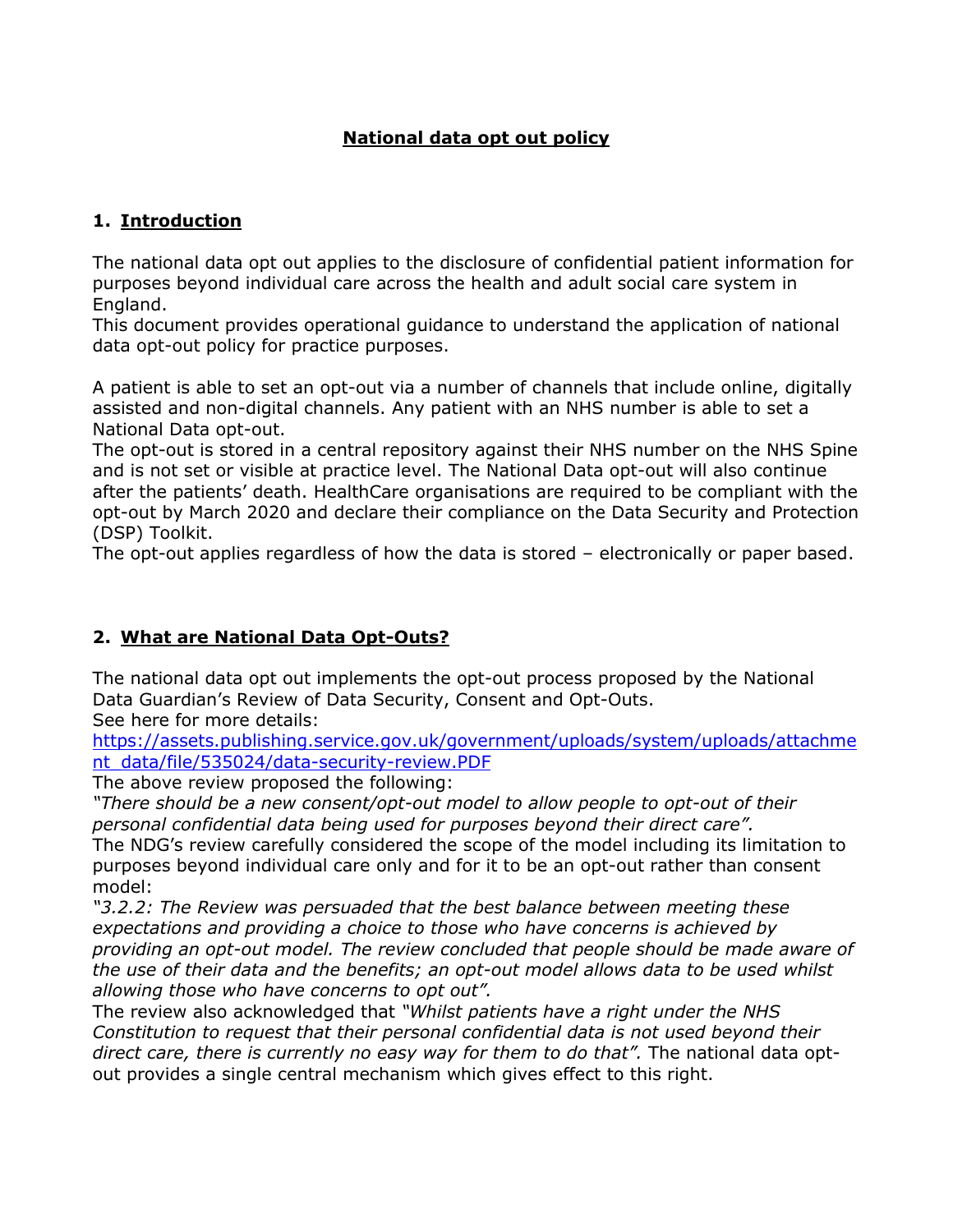# **3. Applying the national data opt-out**

Health and care organisations are required to apply national data opt-outs in line with the NHS National Data Opt-Out Policy.

NHS Digital has developed a technical service which enables health and adult social care organisations to check if their patients have a national data opt-out in order to enable them to comply with the opt out.

This service can be used in two ways:

- Organisations can submit a list of NHS numbers that they need to disclose and the service looks these up against the central repository of national data optouts. It returns a "cleaned list" of those that do not have a national data opt-out i.e. it removes the NHS numbers for those with a national data opt-out. This is most suitable for one-off and infrequent disclosures of data.
- Organisations can submit the NHS numbers for all patients with whom they have a legitimate relationship and then store temporarily the list of patients who do not have an opt-out at the current time and whose data they may be able to disclose16. There are a number of policy rules around the storage and use of this "temporary cache" of data which are set out below. This is most suitable for large scale and frequent disclosures of data.

More information on accessing the service, guidance and the timetable for the implementation of the national data opt-out through to March 2020 is provided on the National Data Opt-out Programme webpages.

Patients can apply the national data opt-out either online, post or phone. For more information see [https://www.nhs.uk/your-nhs-data-matters/manage-your-choice/.](https://www.nhs.uk/your-nhs-data-matters/manage-your-choice/)

# **4. What data is affected?**

Broadly it is data that meets all of the following three conditions:

a) identifiable or likely identifiable (for example from other data likely to be in the possession of the data recipient);

**AND**

b) given in circumstances where the individual is owed an obligation of confidence; **AND**

c) conveys some information about the physical or mental health or condition of an individual, a diagnosis of their condition; and/or their care or treatment.

The opt-out does not apply to data that has been anonymised in line with ICO guidance. It is also worth noting that the opt-out only applies to patient data. It covers any and all data that is disclosed for purposes beyond direct patient care.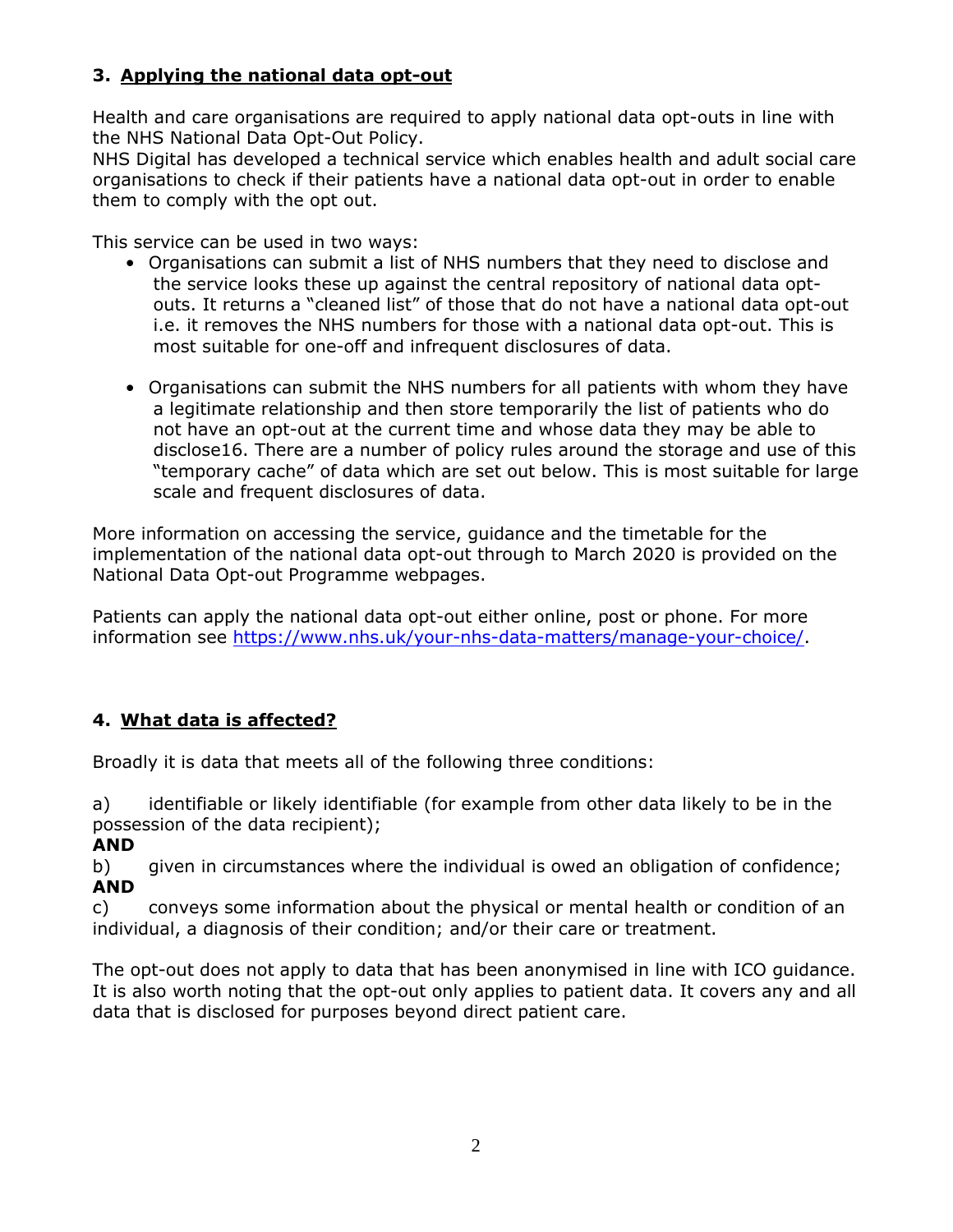## **5. Invoice Validation**

Broadly, the opt-out does not apply to data used for invoice validation. Specifically, it does not apply to invoice validation for non-contracted activity. For contracted activity, anonymised data should be used.

The opt-out does not apply where a patient has given their explicit consent for the use of their data for payment and invoice validation.

Data opt-outs do not apply to data disclosed to NHS BSA for the payment of prescription charges, specifically where the data is disclosed under Regulation 18A of National Data Opt-out Operational Policy Guidance Document.

The opt-out does apply to data disclosed for payment purposes which rely on section 251 support unless it relates to non-contracted activity or specific conditions have been approved by the Confidentiality Advisory Group (CAG).

### **6. Risk stratification**

The national data opt-out does not apply to data disclosures for risk stratification for case finding but does apply where support under Section 251 is relied upon to support the disclosure.

For the purpose of the National Data Opt-Out, risk stratification has been split into two functions, Risk Stratification for case finding and Risk Stratification for planning. Therefore the policy lines that are relevant to risk stratification are as follows:

- National data opt-outs **do not** apply to risk stratification for case finding, where carried out by a provider involved in an individual's care, as this should be treated as individual care.
- National data opt-outs **do not** apply where the data for risk stratification is anonymised in line with the ICO Code of Practice on Anonymisation.
- National data opt-outs **do** apply to data disclosures for risk stratification which rely on Section 251 support unless the standard condition requiring patient optouts to be respected is waived.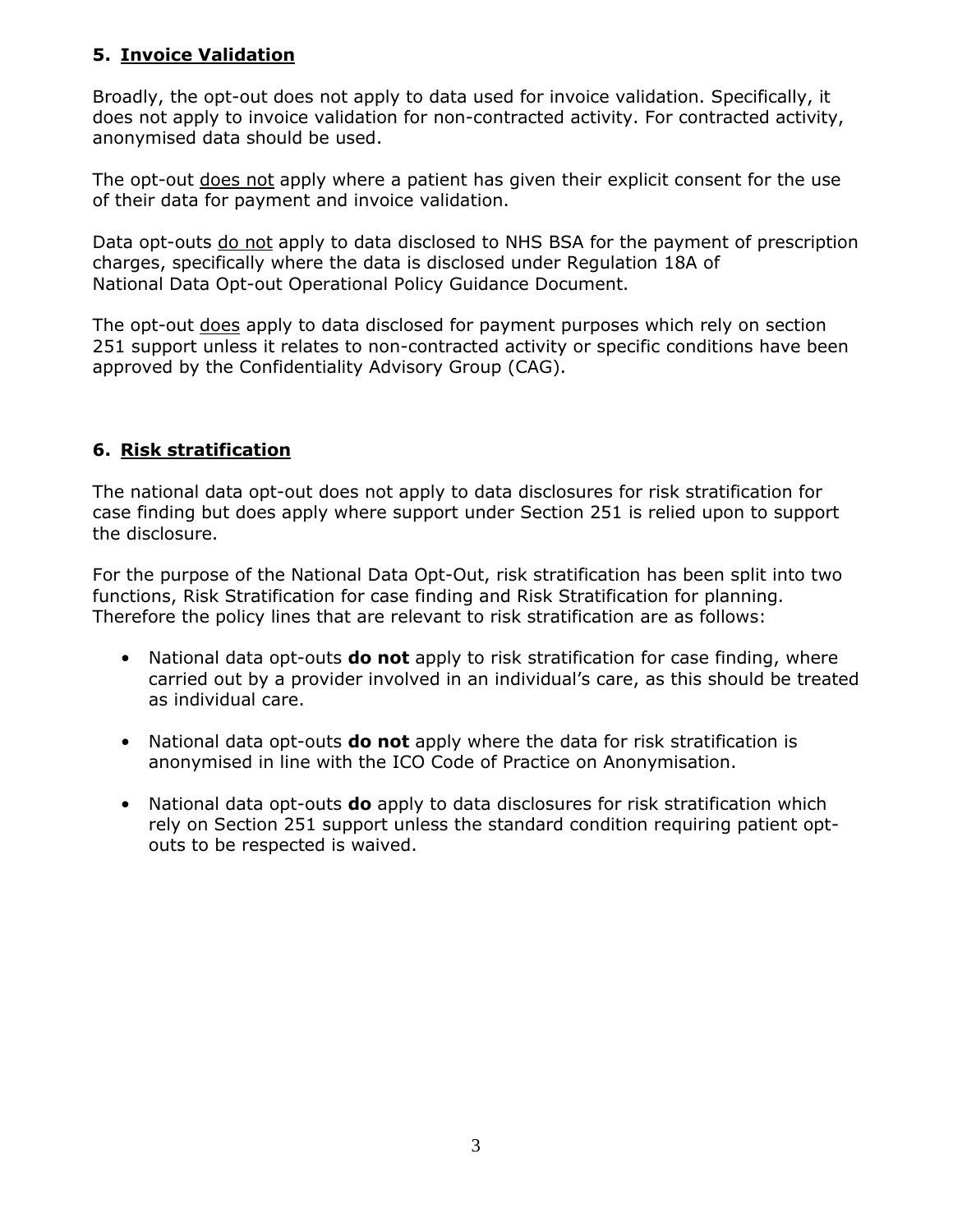# **7. What Data is not affected?**

#### **Consent**

The national data opt out does not apply where explicit consent has been obtained from the patient for the specific purpose. This can include if a patient has previously optedout but wishes for that data to be processed for a specific purpose. The consent would override the national data opt-out and data could be processed for that specific purpose only. Other information that is applicable under the opt-out and is not covered by the explicit consent would still be subject to the opt-out if applied.

#### **Communicable disease and risks to public health**

The national data opt-out does not apply to the disclosure of confidential patient information required for the monitoring and control of communicable disease and other risks to public health.

This includes any data disclosed where Regulation 3 of The Health Service Regulations 2002 provides the lawful basis for the common law duty of confidentiality to be lifted. See Section 251 on page 4.

#### **Public Interest**

The national data opt-out does not apply to the disclosure of confidential patient information where there is an overriding public interest in the disclosure, i.e. the public interest in disclosing the data overrides the public interest in maintaining confidentiality.

#### **Direct Care**

The national data opt-out does not apply to direct care as defined on page 5.

#### **8. References**

- The National Data Opt-out operational Policy Guidance Document
- General Data Protection Regulations (GDPR)
- Data Protection Act 2018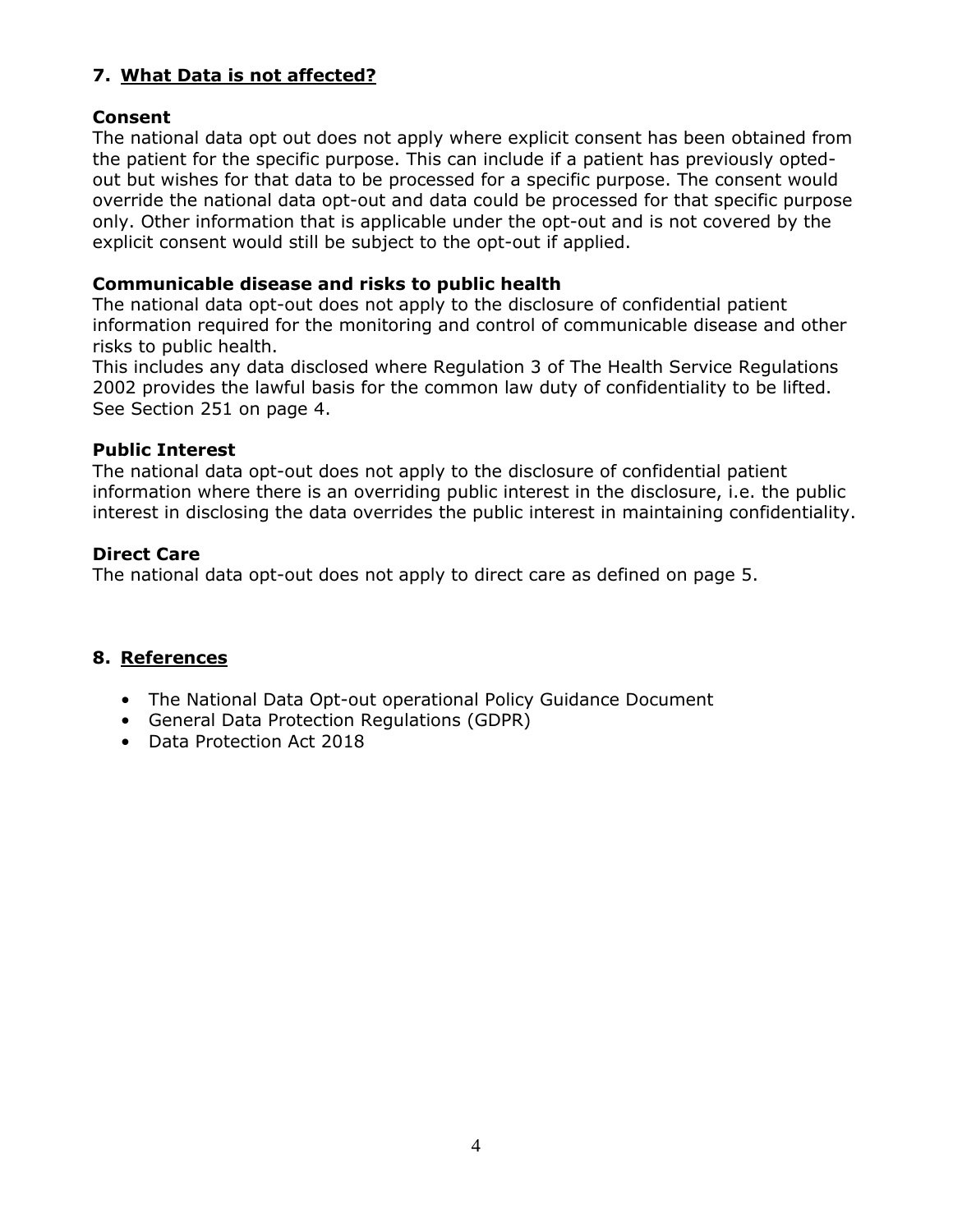#### **Appendix A: Definitions Direct Care (Individual Care)**

A clinical, social or public health activity concerned with the prevention, investigation and treatment of illness and the alleviation of suffering of individuals. This includes supporting individual's ability to function and improve their participation in life and society.

### **Data Controller**

Article 4(7) of the General Data Protection Regulations (GDPR) defines the Data controller as the natural or legal person, public authority, agency or other body which, alone or jointly with others determines the purposes and means of the processing of personal data; where the purposes and means of such processing are determined by the GDPR or Data Protection Act 2018

### **Data Processor**

Article 4(7) of the General Data Protection Regulations (GDPR) defines the Data controller as the natural or legal person, public authority, agency or other body which processes personal data on behalf of the controller.

### **Section 251**

Section 251 of the National Health Service Act 2006 allows the Secretary of State for Health and Social Care to make regulations to authorise or require the processing of confidential patient information (CPI) for prescribed medical purposes and, in so doing, to set aside the common law duty of confidentiality. The only regulations made under this provision are the Health Service (Control of Patient Information) Regulations 2002 (SI 2002/ 1438) ("COPI Regulations").

The COPI regulations provide 3 legal gateways:

Regulation 2 permits confidential patient information relating to patients referred for the diagnosis or treatment of cancer to be processed for the medical purposes set out in the regulation.

• Regulation 3 provides specific support for confidential patient information to be processed to diagnose, control or prevent, or recognise trends in, communicable diseases and other risks to public health. This Regulation is exempt from the national data opt - out

• Regulation 5 provides support for confidential patient information to be processed for the medical purposes set out in the Schedule, which includes 'the audit, monitoring and analysing of the provision made by the health service for patient care and treatment'.

Regulation 2 and 5 approvals from the Secretary of State or Health Research Authority are subject to advice from the Confidential Advisory Group (CAG), which is hosted by the Health Research Authority. Regulation 3 authorisations are managed by Public Health England. Any person wishing to obtain approval under Regulation 2 or 5 must to submit an application to CAG who provide independent expert advice to the relevant decision maker. A standard condition of its advice is that patient objections (i.e. optouts) to the use of this information are respected. It has taken a policy position that it will advise that it is not in the public interest to over-ride an opt-out in anything other than the most exceptional circumstances. For the purposes of this policy references made to Section 251 support specifically applied to regulation's 2 or 5 unless explicitly stated.